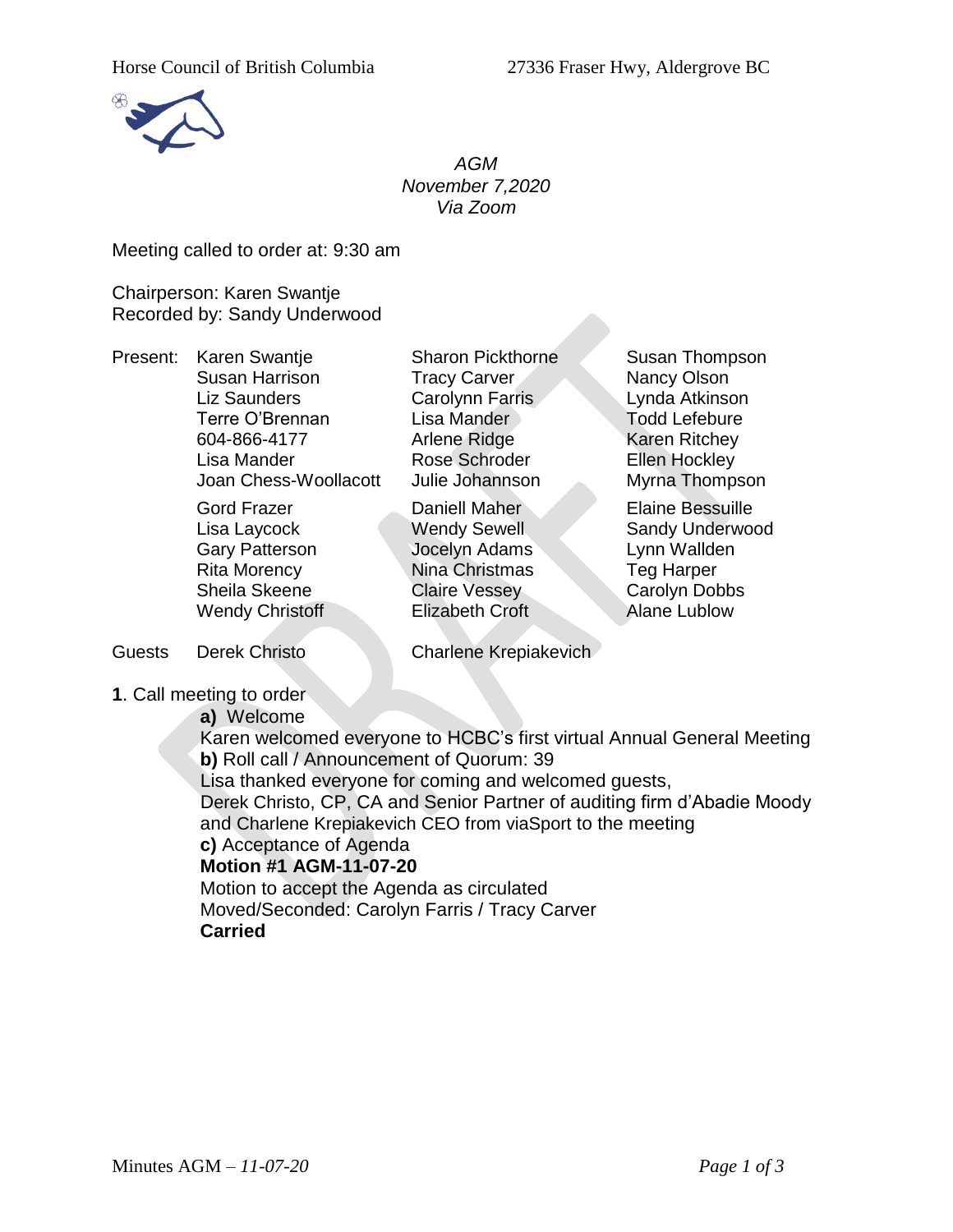

*AGM November 7,2020 Via Zoom*

**d)** Approval of Annual General Meeting Minutes of March 30, 2019 It was asked that the minutes of March 30, 2019 be read to the group. Lisa read the minutes

## **Motion #2 AGM-11-07-20**

Motion to accept minutes from the March 30, 2019 AGM Moved/Seconded: Sharon Pickthorne / Julie Johannson **Carried**

**2.** Treasurer's Report (Sharon Pickthorne)

Karen welcomed auditor Derek Christo Sharon reported on the financials and explained the audit process The audit was reported as clean opinion. Sharon thanked Derek Christo for coming and introduced him, to the group

- a). Report on 2019 Audited Financial Statements /Derek Christo, CP, CA Senior Partner of d'Abadie Moody Derek explained the 2019 Audited Financials to the group
- 1) Questions to the Audited Financial Statements Derek answered questions from the group

## **Motion #3 AGM-11-07-20**

Move that the 2019 Audited Financial Statements be accepted Moved/Seconded: Sharon Pickthorne / Tracy Carver **Carried**

b) Appointment of Auditor **Motion #3 AGM-11-07-20** Motion to appoint d'Abadie Moody Inc. as the auditors for 2020 Moved/Seconded: Sharon Pickthorne / Liz Saunders **Carried**

Derek left the meeting 10:08 am